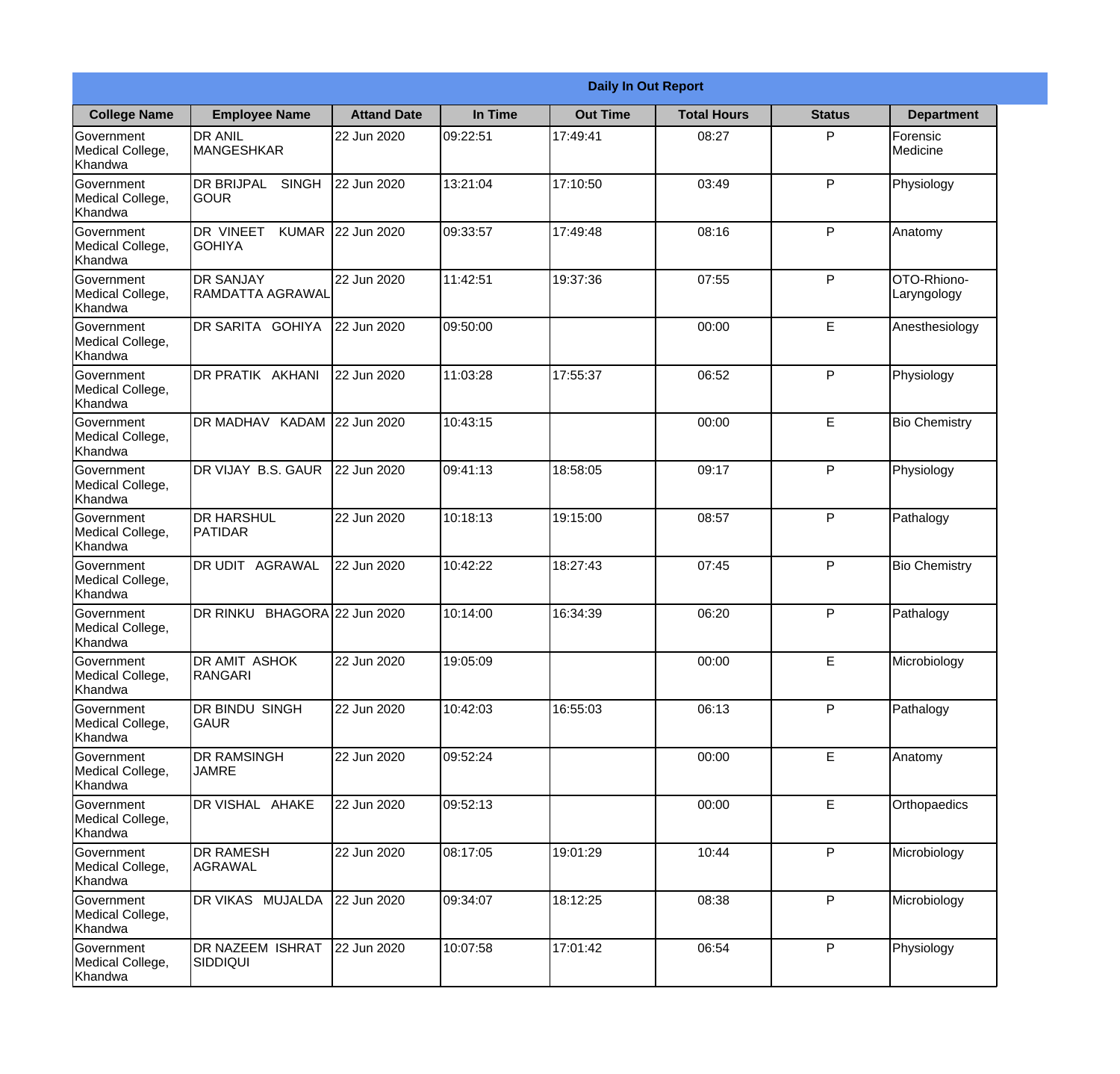| <b>Designation</b>                  | <b>Category</b>       |
|-------------------------------------|-----------------------|
| <b>Assistant Professor</b>          | <b>IPara Clinical</b> |
| Demonstrator/Tutor                  | Non Clinical          |
| Professor                           | <b>Non Clinical</b>   |
| Professor                           | Clinical              |
| Professor                           | Clinical              |
| <b>Assistant Professor</b>          | Non Clinical          |
| <b>Assistant Professor</b>          | Non Clinical          |
| Associate Professor Non Clinical    |                       |
| <b>Assistant Professor</b>          | Para Clinical         |
| Associate Professor Non Clinical    |                       |
| Assistant Professor                 | Para Clinical         |
| Professor                           | Para Clinical         |
| Associate Professor   Para Clinical |                       |
| Demonstrator/Tutor   Non Clinical   |                       |
| <b>Assistant Professor</b>          | <b>Clinical</b>       |
| <b>Assistant Professor</b>          | Para Clinical         |
| Demonstrator/Tutor                  | Para Clinical         |
| Professor                           | Non Clinical          |

**Daily In Out Report**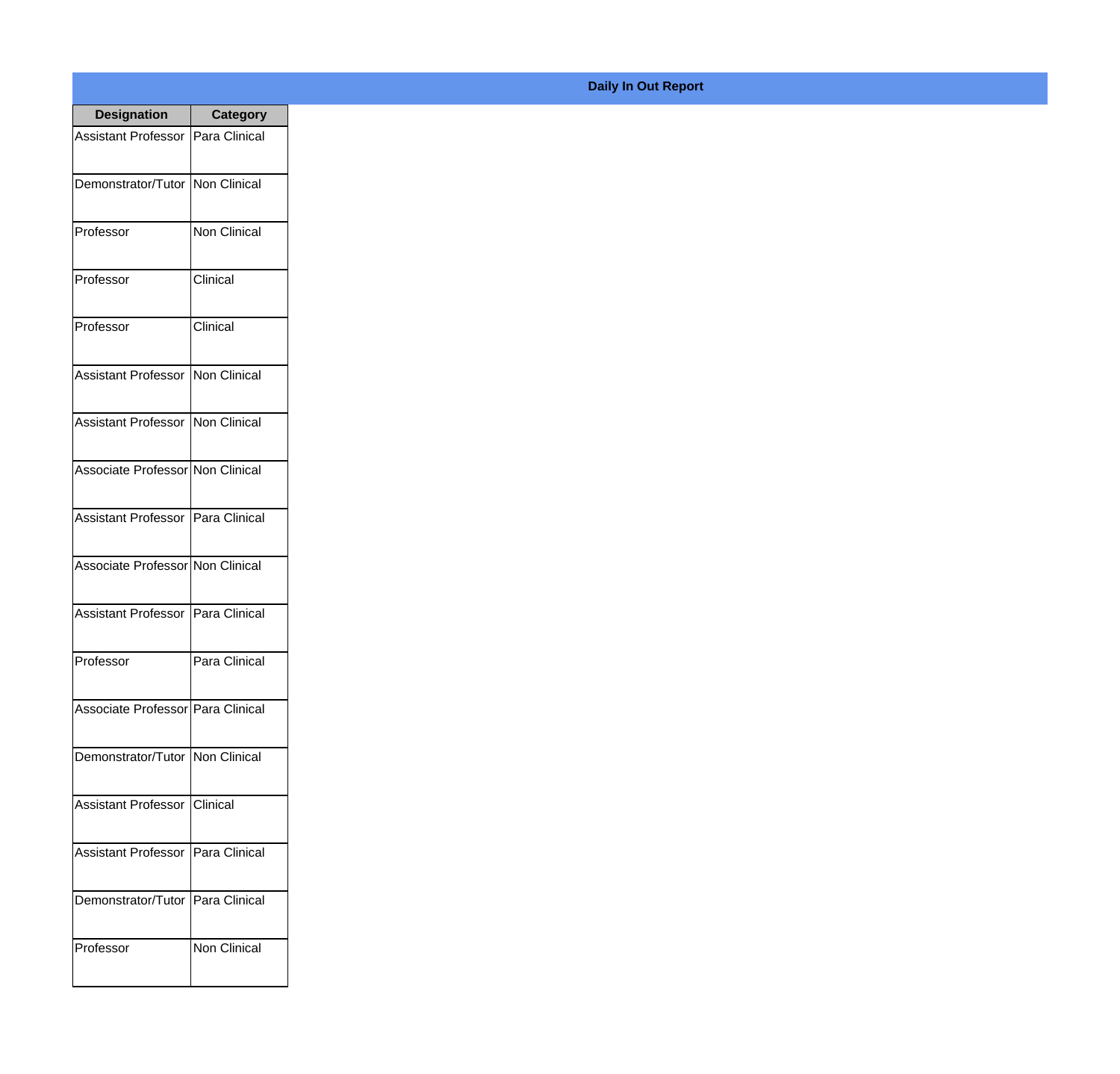|                                                  |                                                |             |          |          | <b>Daily In Out Report</b> |              |                                           |
|--------------------------------------------------|------------------------------------------------|-------------|----------|----------|----------------------------|--------------|-------------------------------------------|
| Government<br>Medical College,<br>Khandwa        | DR RAJEEV VIJAY<br><b>JOSHI</b>                | 22 Jun 2020 | 08:33:03 | 17:17:45 | 08:44                      | P            | Anatomy                                   |
| Government<br>Medical College,<br>Khandwa        | <b>DR DWARKA</b><br><b>PRASAD GOTHRE</b>       | 22 Jun 2020 | 09:32:40 | 17:18:14 | 07:46                      | $\mathsf{P}$ | <b>Bio Chemistry</b>                      |
| <b>Government</b><br>Medical College,<br>Khandwa | <b>DR SOUMITRA</b><br><b>SETHIA</b>            | 22 Jun 2020 | 15:27:24 | 17:43:22 | 02:16                      | $\mathsf{P}$ | Community<br>Medicine                     |
| <b>Government</b><br>Medical College,<br>Khandwa | DR RASHMI YADAV                                | 22 Jun 2020 | 10:22:37 |          | 00:00                      | E            | Community<br>Medicine                     |
| <b>Government</b><br>Medical College,<br>Khandwa | DR LEENA PARIHAR                               | 22 Jun 2020 | 11:08:17 | 17:13:40 | 06:05                      | $\mathsf{P}$ | Community<br>Medicine                     |
| Government<br>Medical College,<br>Khandwa        | <b>MR PIYUSH KUMAR</b><br><b>MISHRA</b>        | 22 Jun 2020 | 10:05:05 | 18:11:26 | 08:06                      | $\mathsf{P}$ | Community<br>Medicine                     |
| <b>Government</b><br>Medical College,<br>Khandwa | DR SACHIN PARMAR 22 Jun 2020                   |             | 09:48:10 | 19:39:49 | 09:51                      | $\mathsf{P}$ | Community<br>Medicine                     |
| <b>Government</b><br>Medical College,<br>Khandwa | DR PRAMILA VERMA 22 Jun 2020                   |             | 11:24:52 | 18:41:35 | 07:17                      | $\mathsf{P}$ | Paediatrics                               |
| Government<br>Medical College,<br>Khandwa        | <b>DR DURGESH</b><br>SONARE                    | 22 Jun 2020 | 09:41:29 | 17:07:30 | 07:26                      | $\mathsf{P}$ | Dermatology, Ven<br>ereology &<br>Leprosy |
| <b>Government</b><br>Medical College,<br>Khandwa | DR MANOJ BALKE                                 | 22 Jun 2020 | 09:13:50 | 18:37:20 | 09:24                      | $\mathsf{P}$ | Ophthalmology                             |
| <b>Government</b><br>Medical College,<br>Khandwa | <b>DR RAKESH KUMAR</b><br><b>SHIVHARE</b>      | 22 Jun 2020 | 08:45:09 | 19:11:39 | 10:26                      | P            | Microbiology                              |
| Government<br>Medical College,<br>Khandwa        | <b>DR GARIMA</b><br>AGRAWAL VARSHNEY           | 22 Jun 2020 | 10:05:30 | 16:41:40 | 06:36                      | P            | Paediatrics                               |
| Government<br>Medical College,<br>Khandwa        | DR SIDDHARTH<br><b>BANODE</b>                  | 22 Jun 2020 | 09:08:05 | 16:44:39 | 07:36                      | P            | Pharmacology                              |
| <b>Government</b><br>Medical College,<br>Khandwa | DR CHANDNI<br>KAROLE                           | 22 Jun 2020 | 10:13:09 | 14:05:25 | 03:52                      | P            | Ophthalmology                             |
| Government<br>Medical College,<br>Khandwa        | <b>DR PRIYA KAPOOR</b><br>KAPOOR               | 22 Jun 2020 | 10:15:36 | 17:07:11 | 06:52                      | P            | Pathalogy                                 |
| Government<br>Medical College,<br>Khandwa        | DR SAPNA<br><b>MAHESHRAM</b>                   | 22 Jun 2020 | 10:51:19 | 18:28:29 | 07:37                      | P            | Community<br>Medicine                     |
| Government<br>Medical College,<br>Khandwa        | <b>DR SEEMA</b><br><b>SUDHAKARRAO</b><br>SUTAY | 22 Jun 2020 | 11:46:29 |          | 00:00                      | E            | Forensic<br>Medicine                      |
| Government<br>Medical College,<br>Khandwa        | DR RAKESH SINGH<br><b>HAZARI</b>               | 22 Jun 2020 | 13:18:59 |          | 00:00                      | E            | Pathalogy                                 |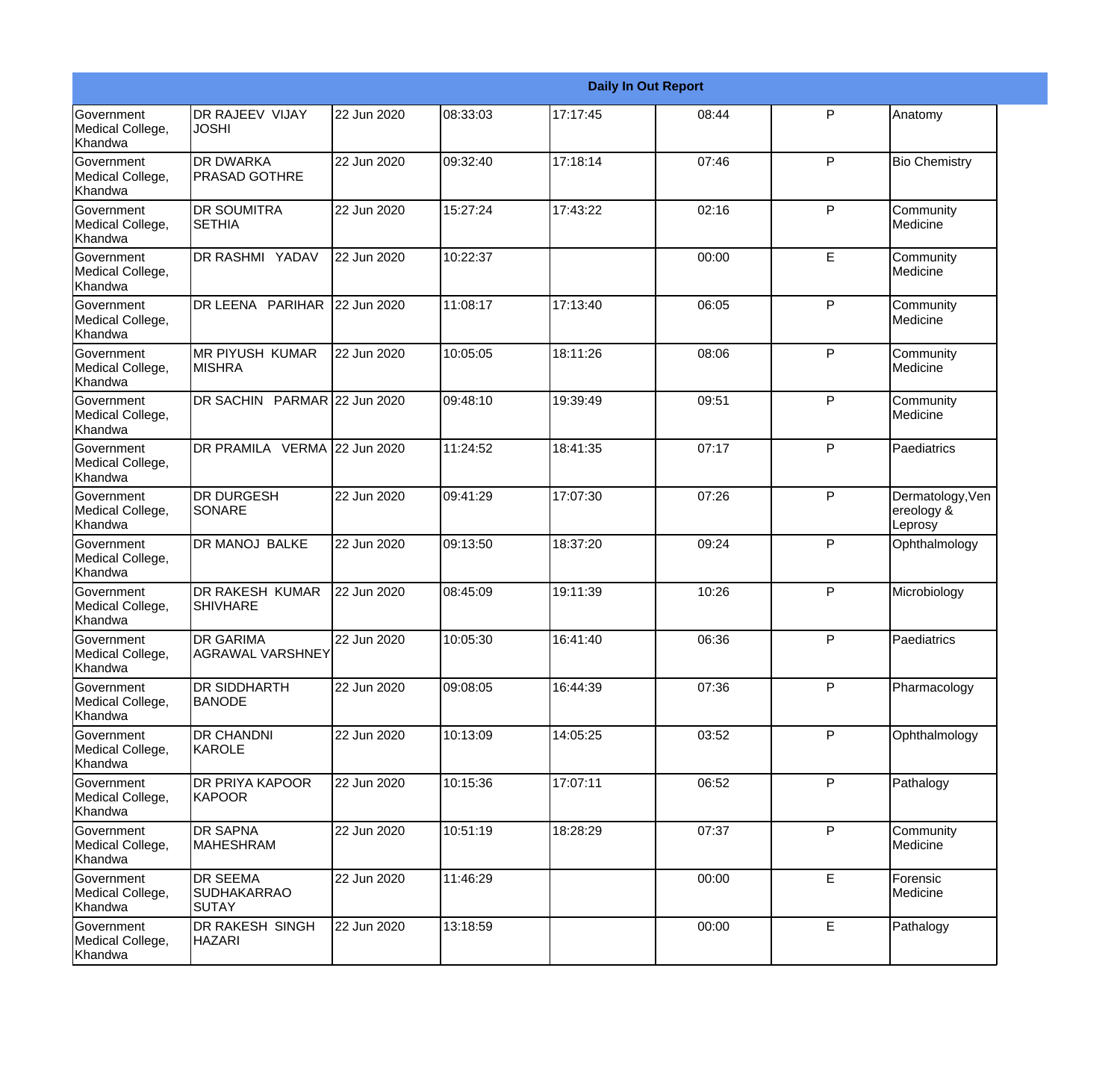| Assistant Professor   Non Clinical  |               |
|-------------------------------------|---------------|
|                                     |               |
| Demonstrator/Tutor   Non Clinical   |               |
| Assistant Professor   Para Clinical |               |
| Assistant Professor   Para Clinical |               |
|                                     |               |
| Assistant Professor   Para Clinical |               |
| Statistician                        | Para Clinical |
|                                     |               |
| Assistant Professor   Para Clinical |               |
| Professor                           | Clinical      |
|                                     |               |
| Assistant Professor Clinical        |               |
| Assistant Professor                 | Clinical      |
|                                     |               |
| Demonstrator/Tutor Para Clinical    |               |
| Associate Professor Clinical        |               |
| Associate Professor Para Clinical   |               |
|                                     |               |
| Assistant Professor                 | Clinical      |
| Demonstrator/Tutor Para Clinical    |               |
|                                     |               |
| Associate Professor Para Clinical   |               |
| Professor                           | Para Clinical |
|                                     |               |
| Professor                           | Para Clinical |
|                                     |               |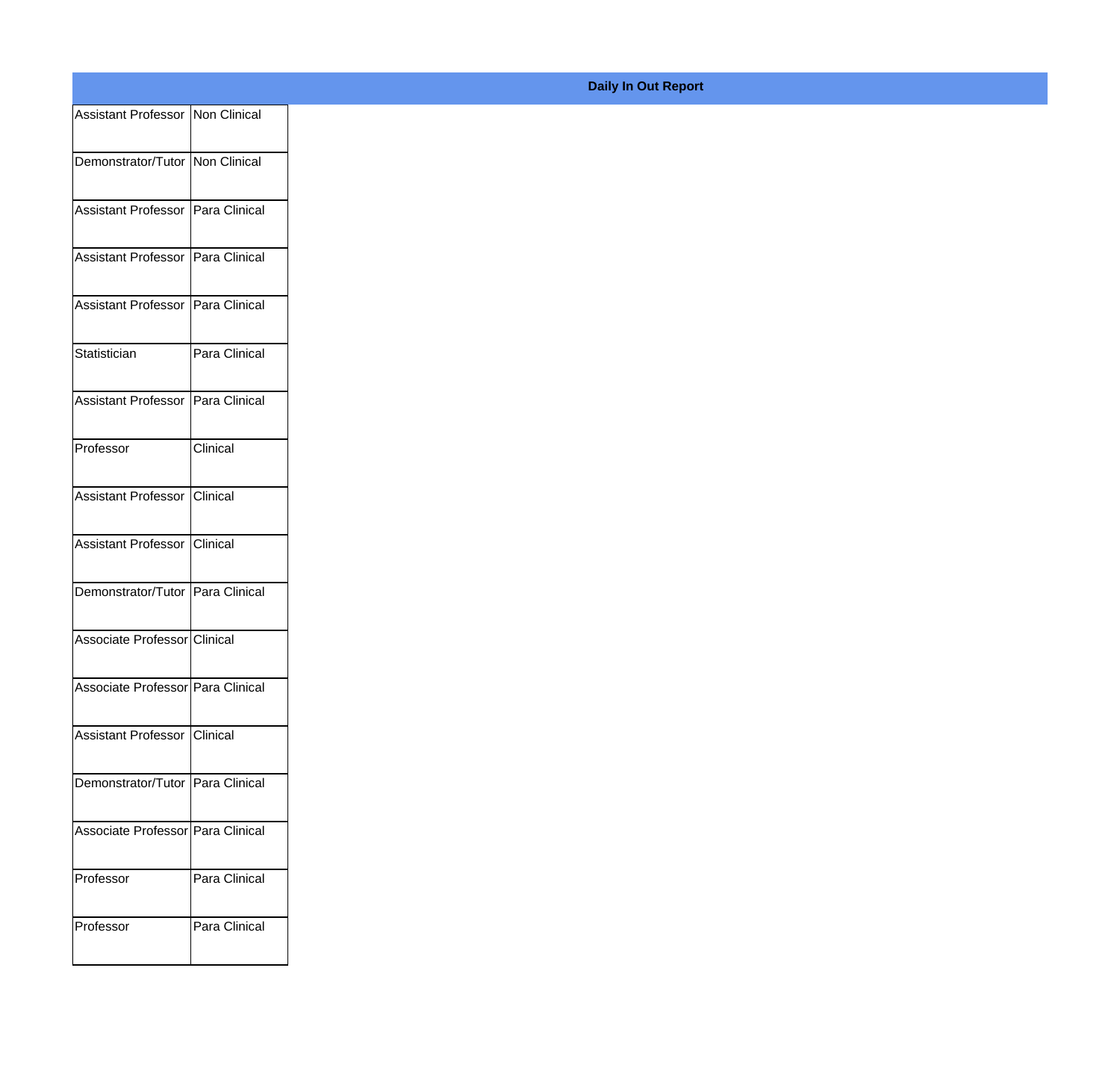|                                                  |                                              |             |          |          | <b>Daily In Out Report</b> |   |                            |
|--------------------------------------------------|----------------------------------------------|-------------|----------|----------|----------------------------|---|----------------------------|
| Government<br>Medical College,<br>Khandwa        | <b>DR ANANT</b><br><b>TUKARAM PAWAR</b>      | 22 Jun 2020 | 11:00:17 | 18:22:54 | 07:22                      | P | Community<br>Medicine      |
| Government<br>Medical College,<br>Khandwa        | <b>DR RANJEET</b><br><b>BADOLE</b>           | 22 Jun 2020 | 16:19:27 |          | 00:00                      | E | <b>General Medicine</b>    |
| Government<br>Medical College,<br>Khandwa        | <b>DR ASHOK</b><br><b>BHAUSAHEB NAJAN</b>    | 22 Jun 2020 | 10:44:15 | 17:45:31 | 07:01                      | P | Forensic<br>Medicine       |
| Government<br>Medical College,<br>Khandwa        | <b>DR SANGEETA</b><br><b>CHINCHOLE</b>       | 22 Jun 2020 | 10:19:05 |          | 00:00                      | E | Physiology                 |
| Government<br>Medical College,<br>Khandwa        | DR VIJAY NAYAK                               | 22 Jun 2020 | 10:21:42 | 18:03:21 | 07:42                      | P | Anatomy                    |
| Government<br>Medical College,<br>Khandwa        | DR SUNIL BAJOLIYA                            | 22 Jun 2020 | 10:03:08 | 16:19:06 | 06:16                      | P | OTO-Rhiono-<br>Laryngology |
| Government<br>Medical College,<br>Khandwa        | <b>DR SATISH</b><br><b>CHANDEL</b>           | 22 Jun 2020 | 10:15:23 | 17:42:56 | 07:27                      | P | Pharmacology               |
| Government<br>Medical College,<br>Khandwa        | <b>DR JITENDRA</b><br><b>AHIRWAR</b>         | 22 Jun 2020 | 16:19:43 | 16:20:38 | 00:01                      | P | Pathalogy                  |
| Government<br>Medical College,<br>Khandwa        | <b>DR MUKTESHWARI</b><br><b>GUPTA</b>        | 22 Jun 2020 | 11:14:35 | 16:25:04 | 05:11                      | P | Pharmacology               |
| <b>Government</b><br>Medical College,<br>Khandwa | <b>DR SHAILENDRA</b><br><b>SINGH CHOUHAN</b> | 22 Jun 2020 | 10:26:58 |          | 00:00                      | E | Orthopaedics               |
| Government<br>Medical College,<br>Khandwa        | <b>MOHIT GARG</b>                            | 22 Jun 2020 | 10:06:51 |          | 00:00                      | E | <b>General Medicine</b>    |